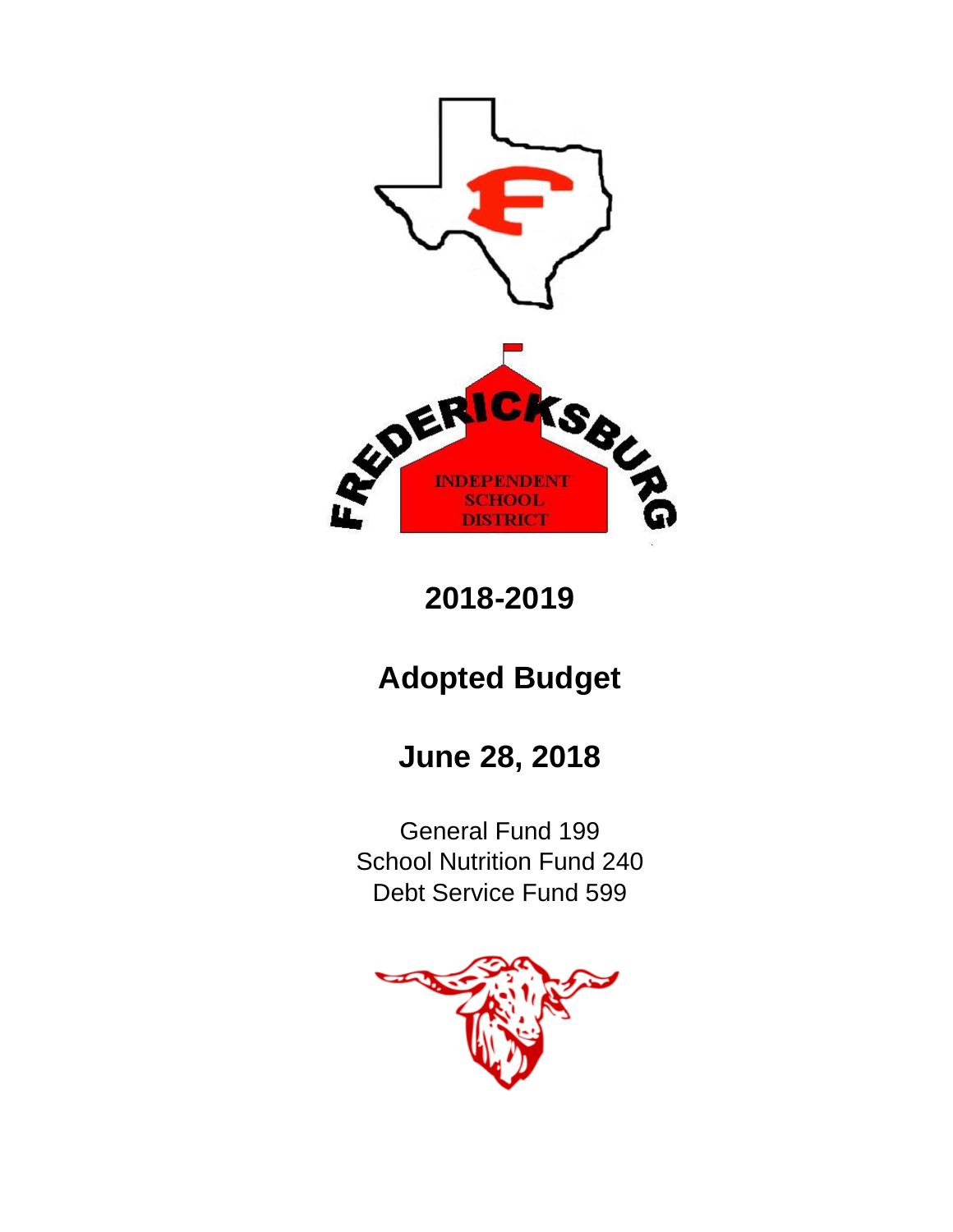## **Fredericksburg Independent School District General Operating Fund 199 Adopted Budget by Function and Object for Fiscal Year 2018 - 2019 at June 28, 2018**



| Obiect |                                | 2018-2019     |                                                                                            |  |
|--------|--------------------------------|---------------|--------------------------------------------------------------------------------------------|--|
| Code   | <b>Estimated Revenue</b>       | <b>Budget</b> |                                                                                            |  |
| 5700   | Local Revenue                  | \$37,714,858  | (Includes property tax collections which are based on PRIOR YEAR valuations) \$ 36,200,103 |  |
| 5800   | State Revenue                  | 3.462.955     |                                                                                            |  |
| 5900   | <b>Federal Revenue</b>         | 146.000       |                                                                                            |  |
|        | <b>Total Estimated Revenue</b> | 41,323,813    |                                                                                            |  |

#### **Function**

| Code    | <b>Budgeted Expenditures</b>                         |              | 6100       |      | 6200         |   | 6300        |     | 6400      |    | 6600   |    | <b>Totals</b> |
|---------|------------------------------------------------------|--------------|------------|------|--------------|---|-------------|-----|-----------|----|--------|----|---------------|
| 11      | Instruction                                          | \$15,463,487 | 14,474,755 | - 35 | 408,732      |   | 496,972     | -S  | 83,028    |    |        | S. | 15,463,487    |
| 12      | <b>Instructional Resources &amp; Media Sycs</b>      | 293,544      | 231,454    |      | 12,564       | S | 48,557      | \$. | 969       | £. |        |    | 293,544       |
| 13      | Curr & Instructional Staff Development               | 104,510      |            |      | 37,550       |   | 8,838       | S   | 58,122    |    |        |    | 104,510       |
| 21      | Instructional Leadership                             | 269,780      | 252,854    |      | 4,600        |   | 3,020       | S   | 9,306     |    | ٠      |    | 269,780       |
| 23      | School Leadership                                    | 1,622,685    | 1,571,781  |      | 8,199        |   | 24,067      |     | 18,638    |    |        |    | 1,622,685     |
| 31      | <b>Guidance &amp; Counseling Services</b>            | 786,592      | 752,357    |      | 501          |   | 30,463      |     | 3,271     |    |        |    | 786,592       |
| 32      | <b>Social Services</b>                               |              |            |      |              |   |             |     |           |    |        |    |               |
| 33      | <b>Health Services</b>                               | 236,989      | 222,476    |      | 1,335        |   | 9,897       |     | 3,281     |    |        |    | 236,989       |
| 34      | <b>Pupil Transportation</b>                          | 1,142,049    | 676,866    |      | 53,392       |   | 359,536     |     | 40,255    |    | 12,000 |    | 1,142,049     |
| 36      | <b>Co-Curricular Activites</b>                       | 1,283,321    | 570,841    | - 35 | 141,424      |   | 190,752     |     | 380,304   |    |        |    | 1,283,321     |
| 41      | <b>General Administration</b>                        | 1,446,504    | 943,541    |      | 352,081      |   | 46,571      |     | 104,311   |    |        |    | 1,446,504     |
| 51      | <b>Plant Maintenance</b>                             | 3,738,990    | 2,304,344  | -86  | 951,146      |   | 383,980     |     | 99,520    |    |        |    | 3,738,990     |
| 52      | <b>Security &amp; Monitoring Services</b>            | 40,420       |            |      | 39,520       | S | 900         | S   |           |    |        |    | 40,420        |
| 53      | <b>Data Processing Services</b>                      | 980,431      | 505,381    |      | 341,800      |   | 114,800     |     | 18,450    |    |        |    | 980,431       |
| 61      | <b>Community Education</b>                           | 243,109      | 70,950     |      | 132,597      |   | 20,516      |     | 19,046    |    | -      |    | 243,109       |
| 81      | Facilties Acquisition and Construction               |              |            |      |              |   |             |     |           |    |        |    |               |
| 91      | Chapter 41 Payment                                   | 12,269,402   |            |      | \$12,269,402 |   |             |     |           |    |        |    | 12,269,402    |
| 92      | Chapter 41 Incremental Costs                         | 32,000       |            |      | 32,000       |   |             |     |           |    |        |    | 32,000        |
| 93      | <b>Shared Service Arrangement</b>                    | 740,000      |            |      |              |   |             |     | 740,000   |    |        |    | 740,000       |
| 99      | Inter-Governmental Charges                           | 630,000      |            |      | 630,000      |   |             |     |           |    |        |    | 630,000       |
|         | <b>Total Budgeted Expenditures</b>                   | \$41,323,813 | 22,577,600 |      | \$15,416,843 |   | \$1,738,869 | \$  | 1,578,501 | S  | 12,000 |    | \$41,323,813  |
| 00-8911 | <b>Operating Transfer Out</b>                        |              |            |      |              |   |             |     |           |    |        |    |               |
|         | <b>Total Exp &amp; Operating Transfer Out</b>        | 41,323,813   |            |      |              |   |             |     |           |    |        |    |               |
|         |                                                      |              |            |      |              |   |             |     |           |    |        |    |               |
|         | <b>Estimated Increase (Decrease) to Fund Balance</b> | \$           |            |      |              |   |             |     |           |    |        |    |               |

#### **Expenditure Object Code Summary**

|      | chanare opicol oode odhiina v                 |              |                                                                              |              |
|------|-----------------------------------------------|--------------|------------------------------------------------------------------------------|--------------|
| 6100 | Salaries and Benefits                         | \$22,577,600 |                                                                              |              |
| 6200 | <b>Contracted Services</b>                    | \$15,416,843 | (includes Chapter 41 recapture expenditure)                                  | \$12,269,402 |
| 6300 | Supplies and Materials                        | \$ 1.738.869 |                                                                              |              |
| 6400 | <b>Other Operating Expenses</b>               | 1.578.501    | (includes object code 6491 for statutorially required postings in newspaper) | 2,400        |
| 6600 | Capital Outlav                                | 12.000       |                                                                              |              |
| 8900 | Operating Transfer Out                        | -            |                                                                              |              |
|      | <b>Total Exp &amp; Operating Transfer Out</b> | 41.323.813   |                                                                              |              |
|      |                                               |              |                                                                              |              |

**Estimated Fund Balance at of 6/30/18 and 6/30/19 \$ 8,343,106**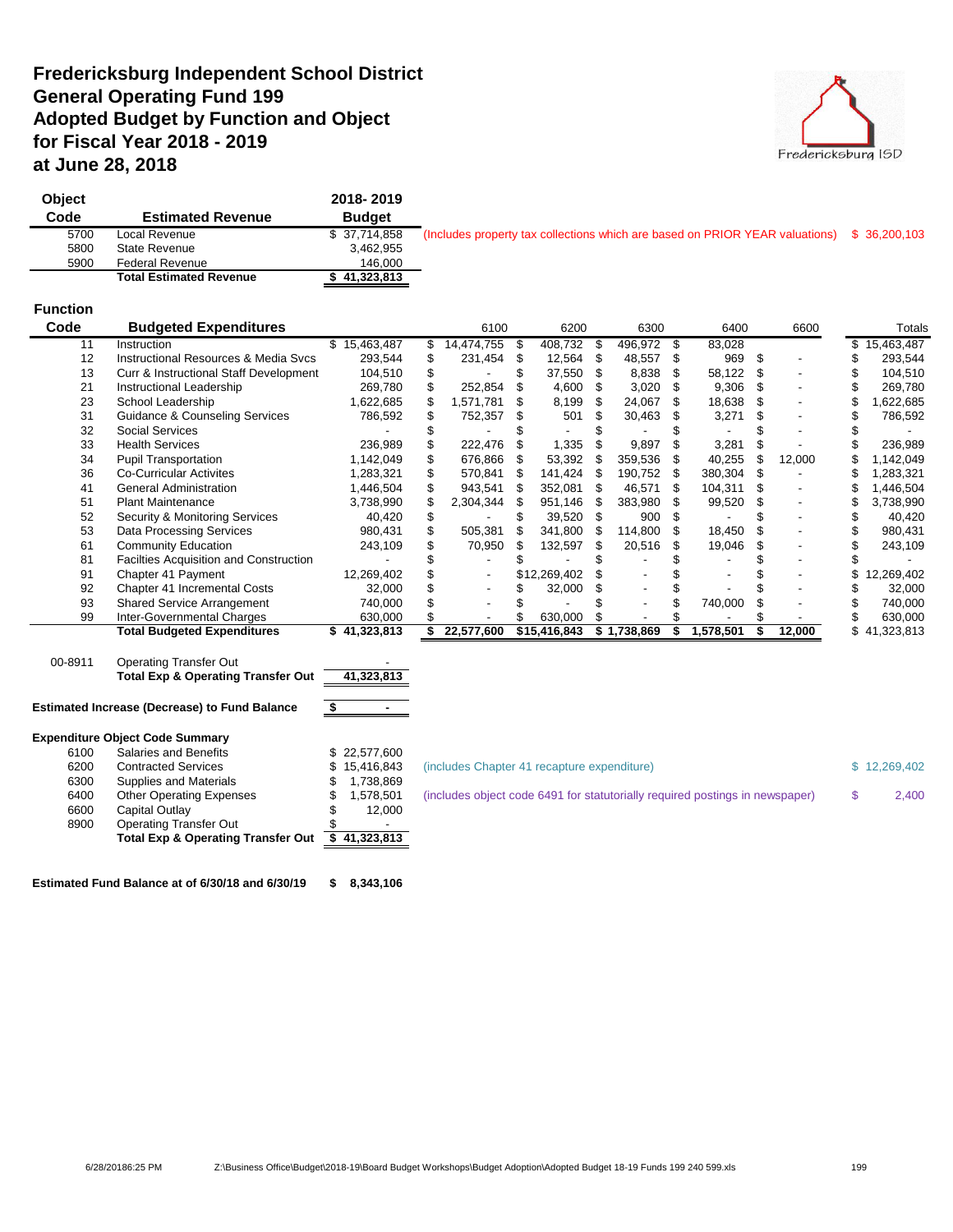## **Fredericksburg Independent School District School Nutrition Fund 240 Adopted Budget by Function and Object for Fiscal Year 2018 - 2019 at June 28, 2018**



## **ESTIMATED REVENUE**

|                                                          | 2018-2019                           |                         |                 |
|----------------------------------------------------------|-------------------------------------|-------------------------|-----------------|
| Object                                                   |                                     |                         | <b>Proposed</b> |
| Code                                                     | Revenue                             |                         | <b>Budget</b>   |
| 5700                                                     | Local Sales                         | \$                      | 667,675         |
| 5829                                                     | <b>State Revenue</b>                |                         | 18,000          |
| 5900                                                     | <b>Federal Revenue</b>              |                         | 1,007,000       |
| <b>Total Estimated Revenue</b>                           |                                     | \$                      | 1,692,675       |
| 7911                                                     | Operating Transfer In From Fund 199 | \$                      |                 |
| <b>Total Estimated Revenue &amp; Operating Transfers</b> |                                     |                         | 1,692,675       |
|                                                          | Federal Revenue:                    | Indirect Revenue to     |                 |
|                                                          | Donated                             | Fund 199 est            |                 |
|                                                          | Commodities                         | <b>Local Sales</b>      |                 |
|                                                          | Federal Revenue:<br>Lunch           | <b>State Revenue</b>    |                 |
|                                                          | Reimbursements                      | <b>Federal Revenue:</b> |                 |
|                                                          |                                     | <b>Breakfast</b>        |                 |
|                                                          |                                     | Reimbursements          |                 |

#### **BUDGETED EXPENDITURES - Function 35 - Food Service**

|        |                                                      |   | 2018-2019       |  |
|--------|------------------------------------------------------|---|-----------------|--|
| Object |                                                      |   | <b>Proposed</b> |  |
| Code   | <b>Expenditure Object</b>                            |   | <b>Budget</b>   |  |
| 6100   | <b>Payroll Costs</b>                                 | S | 745,000         |  |
| 6200   | <b>Contracted Services</b>                           |   | 16.575          |  |
| 6300   | Supplies & Materials                                 |   | 918,500         |  |
| 6400   | <b>Other Operating Expenses</b>                      |   | 11,600          |  |
| 6600   | Capital Outlay                                       |   | 1,000           |  |
|        | <b>TOTAL BUDGETED EXPENDITURES - Function 35</b>     | S | 1,692,675       |  |
|        | <b>Total Budgeted Expenditures - Fund 240</b>        |   | 1,692,675       |  |
|        | <b>Estimated Increase (Decrease) to Fund Balance</b> | S |                 |  |

**Estimated Fund Balance at of 6/30/18 and 6/30/19 \$ 150,000**